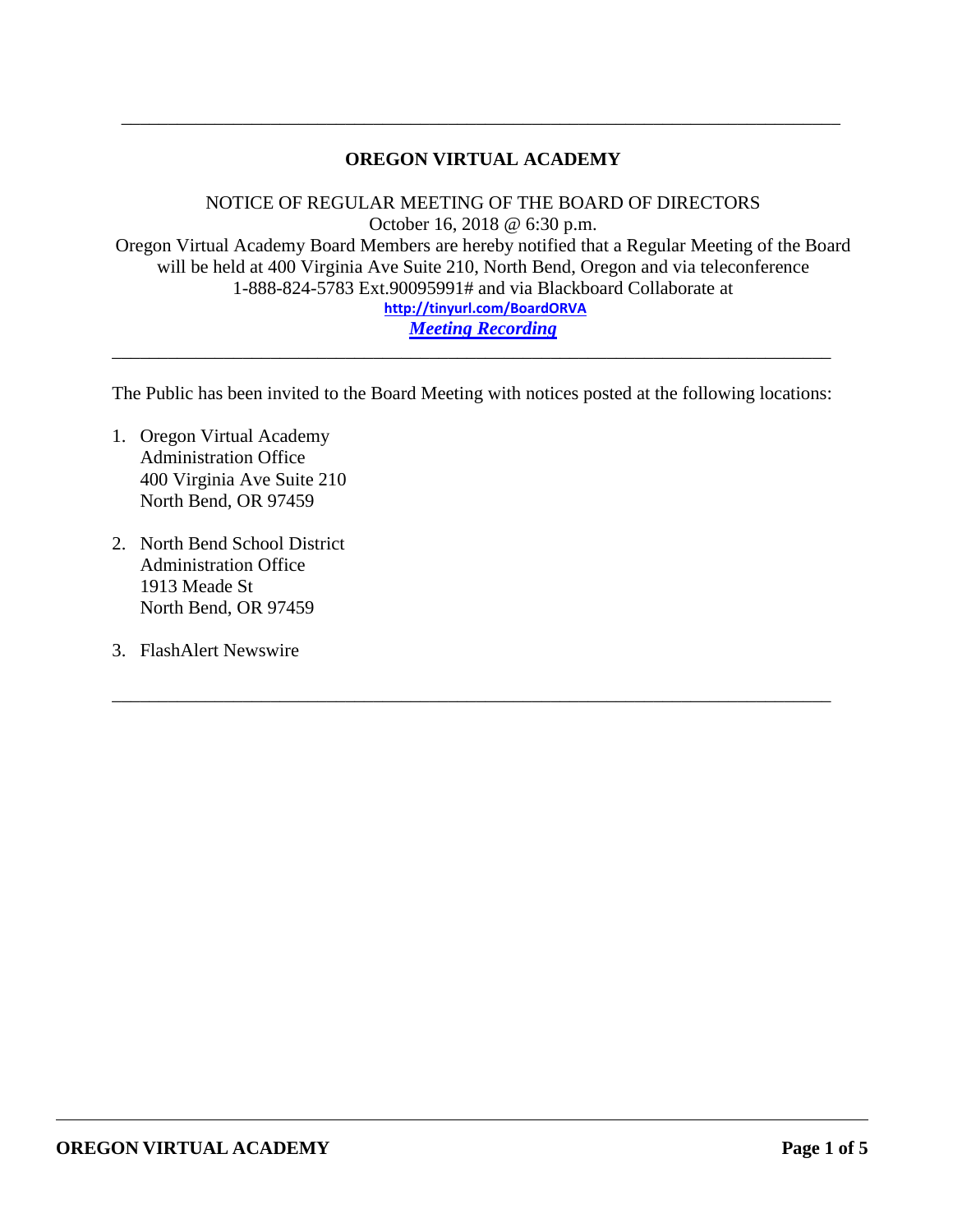## **MINUTES REGULAR MEETING MINUTES**

# **BOARD OF DIRECTORS OREGON VIRTUAL ACADEMY**

**Tuesday, October 16 th , 2018 6:30 p.m.** ORVA Office 400 Virginia Ave Suite 210 North Bend, OR 97459

## **INSTRUCTIONS FOR PRESENTATIONS TO THE BOARD BY PARENTS AND CITIZENS**

The Oregon Virtual Academy welcomes your participation at the School's Board meetings. The purpose of a public meeting of the Board of Directors is to conduct the affairs of the School in public. We are pleased that you are in attendance and hope that you will visit these meetings often. Your participation assures us of continuing community interest in our School. To assist you in the ease of speaking/participating in our meetings, the following guidelines are provided.

- 1. Agendas are available to all audience members at the door to the meeting or by requesting the agenda from School Officials (541-751-8060).
- 2. The "Public Comment" portion is set aside for members of the audience to raise issues that are not specifically on the agenda. These presentations are limited to three (3) minutes and total time allotted to non-agenda items will not exceed fifteen (15) minutes. The Board may give direction to staff to respond to your concern or you may be offered the option of returning with a citizen-requested item.
- 3. When addressing the Board, speakers are requested to stand, to state their name and address, and to adhere to the time limits set forth.
- 4. Citizens may request that a topic related to school business be placed on a future agenda by submitting a written request at least seventy-two (72) hours in advance of any regular meeting. Once such an item is properly placed on the agenda, the Board can respond, interact, and act upon the item.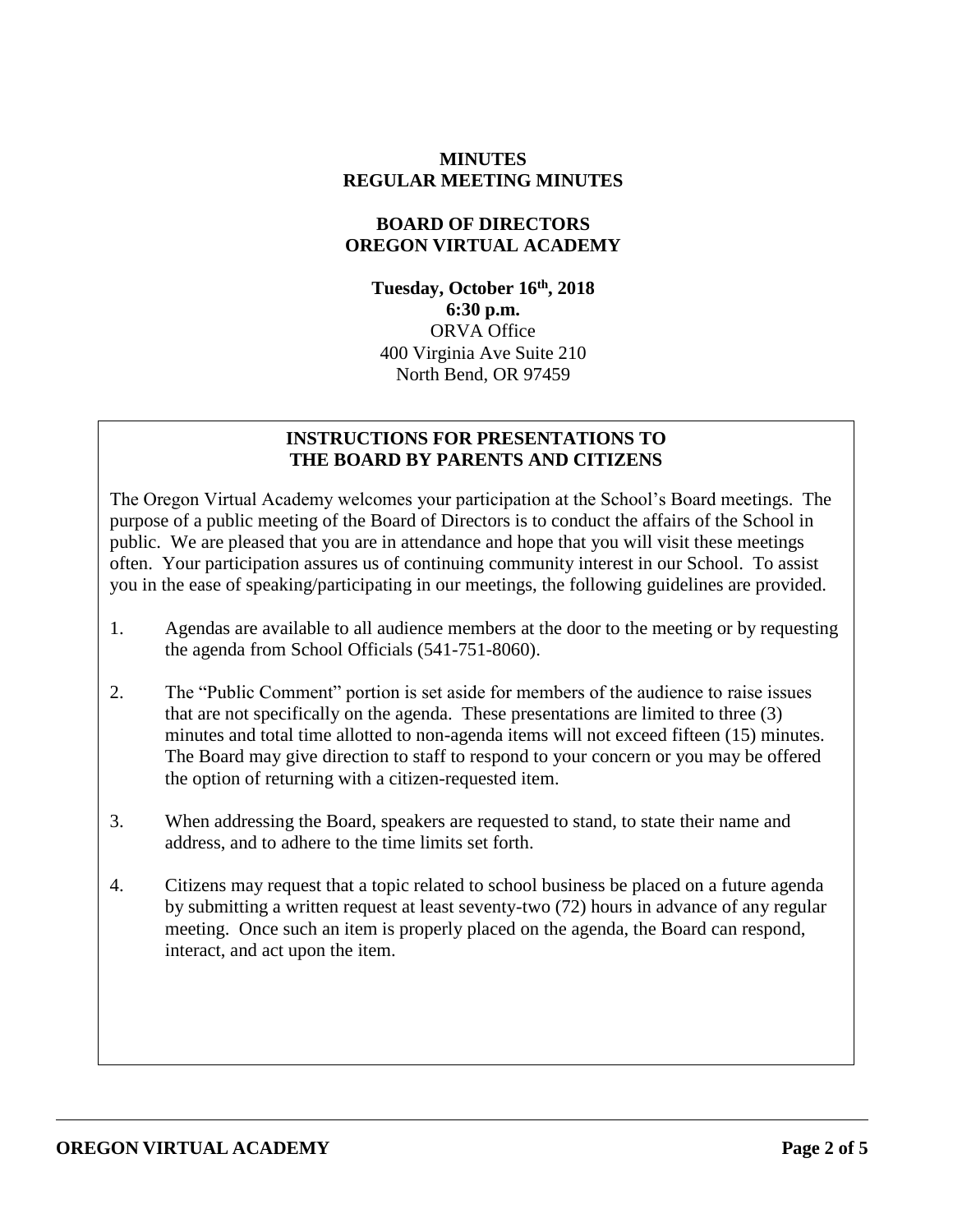## **I. PRELIMINARY**

**A.** CALL TO ORDER

Meeting was called to order by the Board Chair at 6:31 P.M.

**B.** Roll Call

| <b>Member</b>       | Title         | Term      | <b>Present</b> | <b>Absent</b> | <b>In</b> | Out |
|---------------------|---------------|-----------|----------------|---------------|-----------|-----|
| Mr. Paul Tannahill  | Member        | 2015-2018 | X              |               |           |     |
| Mr. Michael Herndon | Member        | 2015-2018 | χ              |               |           |     |
| Ms. Terri Bennink   | Secretary     | 2016-2019 |                | х             |           |     |
| Mr. Steven Isaacs   | Member        | 2016-2019 | х              |               |           |     |
| Mr. Brian Bray      | Chairman      | 2016-2019 | х              |               |           |     |
| Mr. Barry Jahn      | Vice Chairman | 2017-2020 | X              |               |           |     |
| Vacant              | Member        | 2017-2020 |                |               |           |     |

## **II. COMMUNICATIONS**

**A.** PUBLIC COMMENTS:

No individual comment shall be for more than three (3) minutes and the total time for this purpose shall not exceed fifteen (15) minutes. Board members may respond to comments however no action can be taken. The Board may give direction to staff following comment.

- **B.** BOARD/STAFF DISCUSSION
	- 1. School Informational Reports

a. School Leadership Report – ORVA Administration (**see attached "Weekly Highlights Report**)

#### *Mr. Werlein shares school updates. See full report [here.](https://k12inc-my.sharepoint.com/:b:/g/personal/mecaldwell_oregonva_org/ERLe51GpxUNOge9kp2X4vNcBF5vahXJkFEU9S7XmSPpJhg?e=e3DzjD)*

b.Review of Financial Packet (through September 2018) - M. Herndon, Board Treasurer and C. Chun-Hoon, Finance Director

*Mr. Chun-Hoon gives an update on school financials through September. See full report [here.](https://k12inc-my.sharepoint.com/:p:/g/personal/mecaldwell_oregonva_org/EWATm6CmEylPiYkY0nmP1NMBtEr4ItMWAujkCbnS8t3HOA?e=UTyoLX)* c. Additional Financial Discussion - M. Herndon, Board Treasurer

*Mr. Herndon gives an update on the accounting structure project with Will Lewis and K12 Finance. K12 will adopt an accounting structure prescribed by ODE. Many K12 schools across the US are being asked to adopt a similar structure. Asking K12 to budget according to the new accounting structure. Will start seeing reports like those across the state. A push to report on actuals rather than estimates.*  d.Credit Card Charges (through September 2018) - M. Caldwell, Office

Manager

*Ms. Caldwell gives an update on the credit card charges through September. See full report [here.](https://k12inc-my.sharepoint.com/:p:/g/personal/mecaldwell_oregonva_org/Eb1cIFYyHcVPuOI3MuJQUkABQ3oAwC-C62urbsD4CuALQg?e=QNaJ6w) Mr. Werlein gives an update on the status of his move process and plans to address travel expenditures.* 

- 2. Board of Directors Discussion:
	- a. Committee Updates
		- i) Finance Committee M. Herndon, Board Treasurer

*Mr. Delany with Pauley Rodgers gives an update on the final financial audit. See full audit report [here.](https://k12inc-my.sharepoint.com/:b:/g/personal/mecaldwell_oregonva_org/ER2CYL7EbvdAlDnnY2NGZOMBG8xn_cnEZeAgY9R9sP33Ng?e=3l2SIB) General recommendation to consider to improve review processes: -additional information added for board to review: (formally document in minutes)*

#### **OREGON VIRTUAL ACADEMY Page 3 of 5**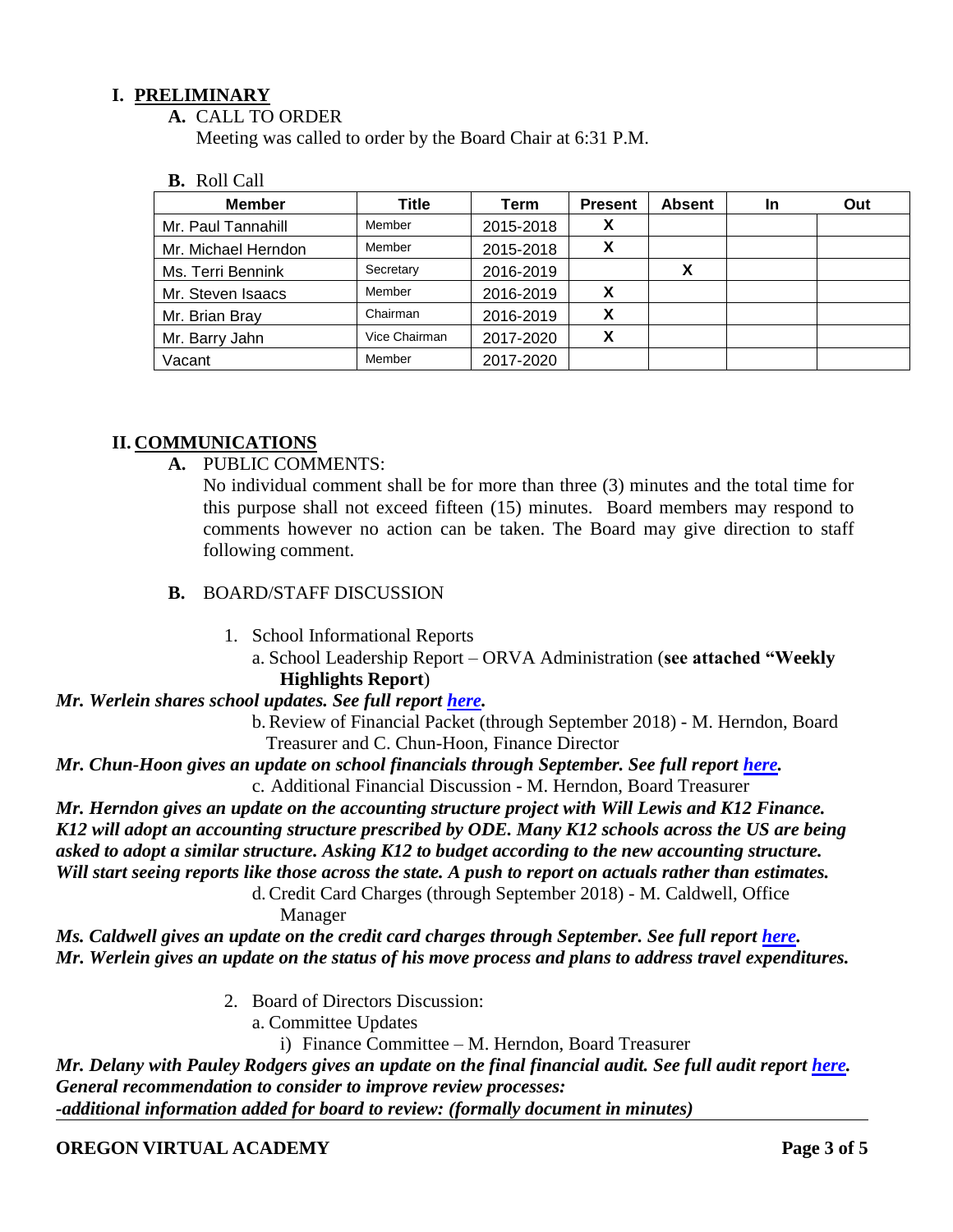*-bank statements -adopt a formal internal control policy.* 

ii) The ORVA Town Hall – B. Jahn, Board Vice-Chair/S. Werlein, HOS

*Mr. Jahn gives an additional update on the ORVA Town Hall meeting. Emphasis on the effectiveness of the meeting. Updated the board on the progress of the mission statement.* 

iii) Professional Services Committee – B. Bray, Board Chair

*Mr. Bray gives an update on the new accounting and reporting practices with Will Lewis and K12. The cost of the project will come from the board reserve fund.* 

iv) Policy Committee – M. Herndon, Board Treasurer

*Mr. Hendon gives an update on the board policies that remain to be adopted. Will follow up on the policies at the board retreat.* 

b. Other – B. Jahn, Board Vice-Chair

*Mr. Jahn shares some information regarding the upcoming OSBA convention. Mr. Jahn shares a project tracking table that he has developed. This table is editable by all board members and its purpose is to keep track of all ongoing projects and their status. See full tracker [here.](https://k12inc-my.sharepoint.com/:b:/g/personal/mecaldwell_oregonva_org/Eese4iq1b8FAtbvknbcvEWcB8TA6QlTfVfMHr5Sr3GoOsw?e=Y9coI5)* 

# **III. CONSENT AGENDA ITEMS**

All matters listed under the consent agenda are considered by the Board to be routine and will be approved/enacted by the Board in one motion in the form listed below. Unless specifically requested by a Board member for further discussion or removed from the agenda, there will be no discussion of these items prior to the Board votes on them. The Head of School recommends approval of all consent agenda items.

# **A.** ITEMS FOR APPROVAL

1. Previous Meeting Minutes

a. September  $18<sup>th</sup>$ , 2018

# *Mr. Herndon moved to approve the consent agenda. Mr. Bray seconded the motion. All were in favor with none opposed. The motion carried.*

**IV. ACTION ITEMS**

**A.** IV-BDRPT-01\_10-16-18

Discussion and Possible Action on the FY 2018 Financial Audit Report.

| <b>Member</b>       | <b>Motion</b> | Aye           | <b>No</b>         | <b>Abstain</b> | <b>Absent</b> |
|---------------------|---------------|---------------|-------------------|----------------|---------------|
| Mr. Paul Tannahill  |               | χ             |                   |                |               |
| Mr. Michael Herndon |               | χ             |                   |                |               |
| Ms. Terri Bennink   |               |               |                   |                |               |
| Mr. Steven Isaacs   |               | χ             |                   |                |               |
| Mr. Brian Bray      |               | χ             |                   |                |               |
| Mr. Barry Jahn      | 2nd           | χ             |                   |                |               |
| Vacant              |               |               |                   |                |               |
|                     | Carried       |               |                   |                |               |
| Motion              | (X)           | Not Carried ( | Vote, (A) (N)(Ab) | Tabled (`      |               |

*Mr.* 

*Herndon moved to approve the FY 2018 audit report. Mr. Jahn seconded the motion. All were in favor*